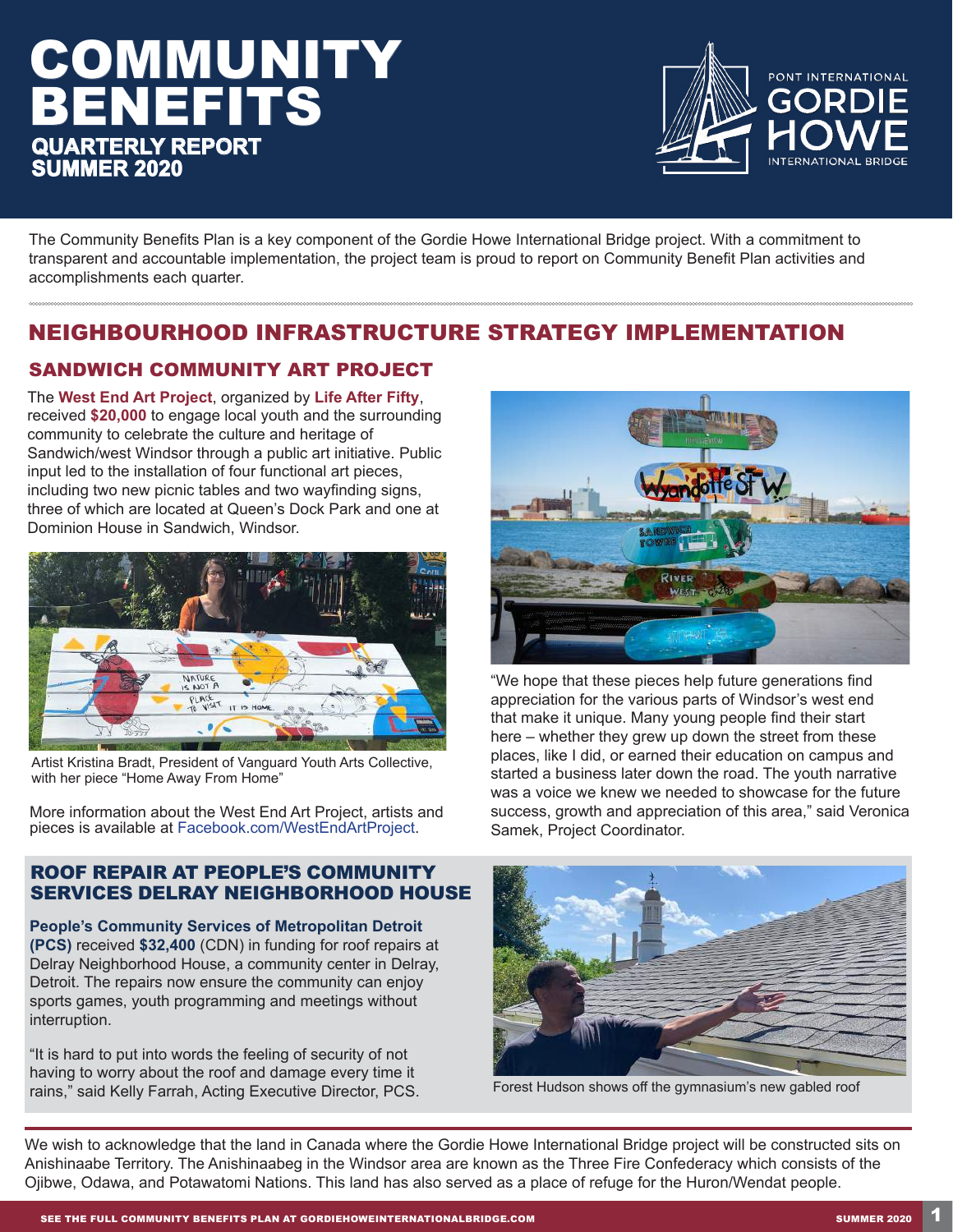## SOUTHWEST DETROIT BUSINESS DEVELOPMENT PROGRAM

In winter 2020, **Southwest Detroit Business Association** received the first of three annual installments of **\$83,333** (CDN) to launch **Bridge to Prosperity**, a new business development program that provides planning and development support to Southwest Detroit contractors, residents, small businesses and start-ups. This program connects entrepreneurs of colour, including immigrant business owners, to inclusive opportunities for growth by providing access to financial and technical assistance resources.



In the first six months, outcomes include:

- **• 60+ engagements** to provide technical assistance
- **• 51 unique appointments**
- **• 38.5 hours** of in-person consultations
- **• 18+ new Limited Liability Companies** formed
- **• 17 webinars** provided
- **• 15 Employer Identification Number registrations** filed with the IRS

For information on the Bridge to Prosperity Program visit southwestdetroit.com/bridge-to-prosperity.



## SANDWICH BUSINESS DEVELOPMENT PROGRAM

In response to community feedback, the **Sandwich Business Development Program** was created to help spur economic opportunities for businesses located in, or entrepreneurs considering investment in the Sandwich area. The five-year program represents a **\$500,000** investment that will provide two free economic forums for businesses and access to free supportive programming by delivery partners.

The first **Sandwich Business Development Summit**  on October 27, 2020, will help businesses to identify and leverage opportunities associated with the Gordie Howe International Bridge project during the years of construction. The free, half-day event will include speakers that will focus on main-street revitalization and opportunities associated with major infrastructure projects happening in the area, as well as sessions focused on small business marketing, women-owned businesses and more.

Following the 2020 Sandwich Business Development Summit, delivery partners will launch their business support programming which will continue until 2024.

• **WindsorEssex Economic Development Corporation/ WindsorEssex Small Business Centre** will receive **\$50,000** over five years, totaling **\$250,000**, to provide business advisory services, host business development workshops and implement a Digital Main Street program for the Sandwich Area.

• The **Downtown Windsor Business Accelerator** in partnership with **Baker Tilly Live** will receive **\$20,000** over five years, totaling **\$100,000**, to host workshops, provide business coaching and host events targeted to engage women-owned businesses.

Visit GordieHoweInternationalBridge.com for more information.

## COMMUNITY ORGANIZATION INVESTMENT

Providing a total of \$100,000 to nine organizations in Sandwich/west Windsor and Delray/Southwest Detroit in its first year, the **Community Organization Investment initiative** will launch its second funding opportunity in November 2020. The initiative is a five-year commitment to provide an annual investment allowance of **\$100,000** (CDN) split equally between the two countries to registered non-profit or charitable organizations located in or serving residents of Sandwich/west Windsor and Delray/Southwest Detroit. Funds could support events, programming and infrastructure improvements that benefit these communities.



**STAY TUNED!** The call for applications for the 2021 funding cycle will open mid-November 2020 and close in January 2021. Visit GordieHoweInternationalBridge.com and subscribe to the project's mailing list and social media accounts for information.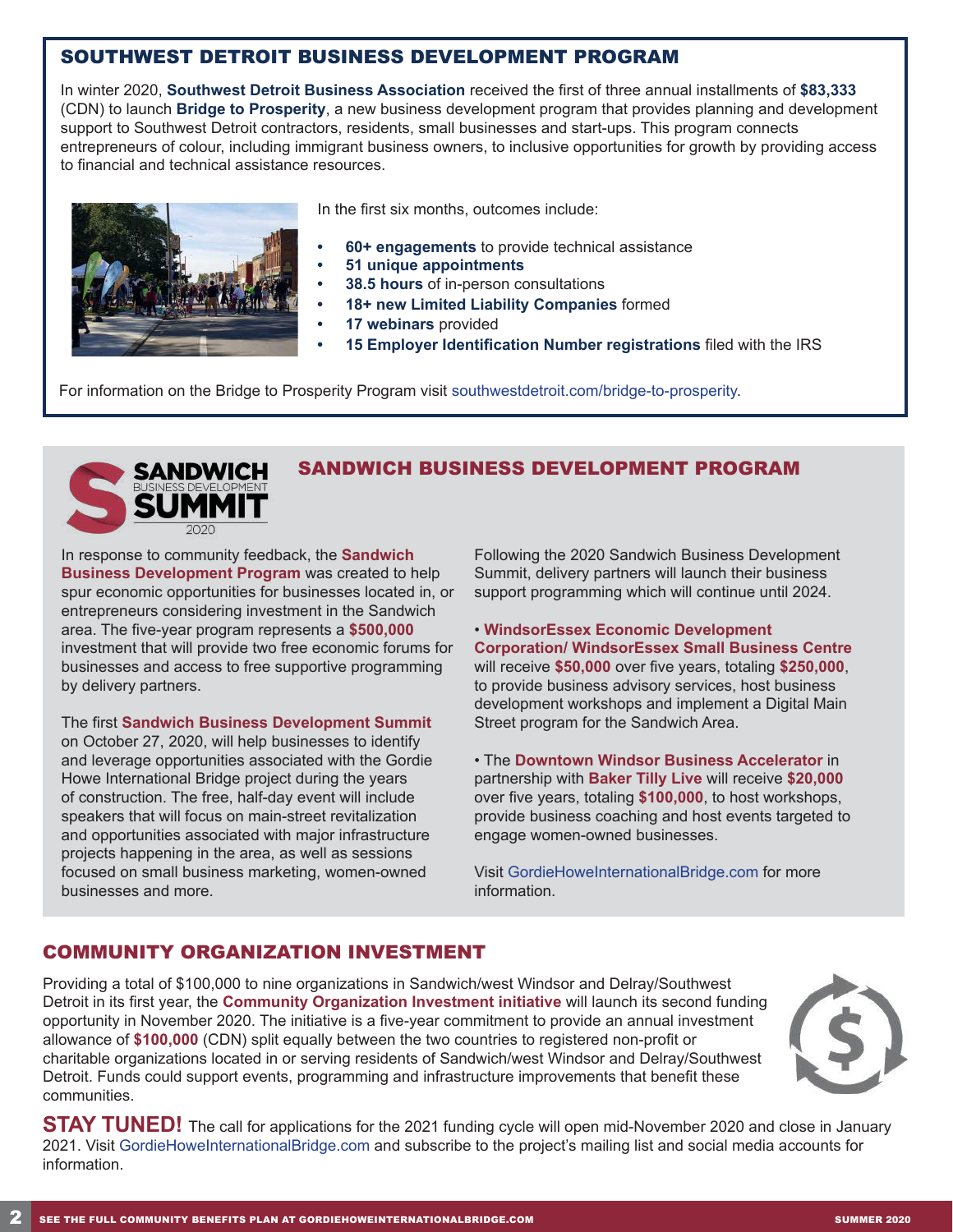## WORKFORCE DEVELOPMENT AND PARTICIPATION STRATEGY

## OUTREACH ACTIVITIES

Between **April and September 2020**, the project team participated in the following Community Benefits outreach activities:

- Presented to the fourth year Engineering Capstone course at the University of Windsor
- Participated on the panel at the Toronto Community Benefits Network's "A Path to Economic Inclusion and Inclusive Recovery" webinar
- Attended the Michigan Infrastructure and Transportation (MITA) virtual job fair
- Coordinated with LiUNA! to host a Rigging Training session at the Canadian POE and additional training for Working at Heights and Scaffolding Assembly
- Partnered with the WindsorEssex Economic Development Corporation in the BorderHacks 2020 Hackathon event



Progress continues on the Canadian bridge site

## UPCOMING COMMUNITY BENEFITS **ACTIVITIES**

- Donation of vans to community partners in Delray (US)
- Fort Street Bridge Park sculpture installation (US)
- Consultation on McKee and Paterson Park investments in Sandwich (Canada)
- Launch of Delray Home Improvement Program enrollment (US)
- Launch of 2021 Community Organization Investment
- Creation of a Trades-Specific Steering Committee to inform outreach activities and apprentice engagement
- Hiring of co-op students
- Ongoing school and business engagements
- Annual investment in ProsperUS for programming specific to the Sandwich community (Canada) postponed until 2021

All initiatives are being monitored and evaluated for possible effects on implementation due to COVID-19. The project team intends to implement these initiatives safely while still delivering on our commitments to the community.

#### CUMULATIVE TOTALS FROM SEPTEMBER 2018 TO JUNE 2020



individuals oriented to the project in Canada and the US





**\*"Local"** is defined as being within the City of Detroit or within 100 kilometres of the City of Windsor



#### local\* businesses engaged on the project\*\*

\*\*Previous reports included an administrative error in the calculation of local businesses engaged. This has now been corrected.



 pre-apprentices/ apprentices assigned to the project



To learn more about employment and procurement opportunities on the project visit **GordieHoweInternationalBridge.com**.